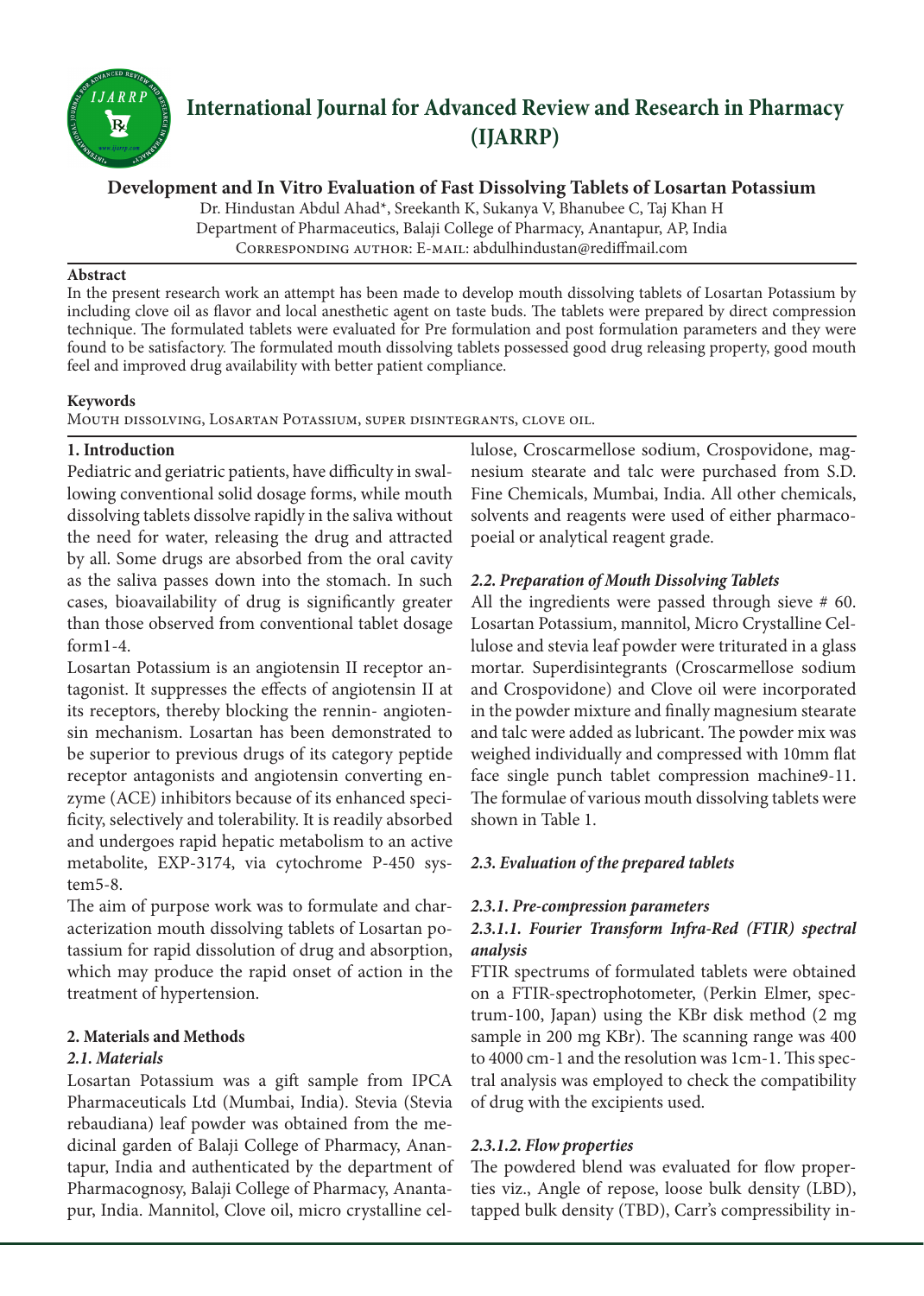dex and hausner's ratio12.

#### **2.3.1.3. Post compression parameters:** *Thickness*

The thickness of the tablets were determined using a screw gauge (Mitutoyo, New Delhi, India). Five tablets from each batch were used and average values were calculated.

### *Hardness test*

Hardness indicates the ability of a tablet to withstand mechanical shocks while handling. The hardness of the tablets was determined using Pfizer tablet hardness tester. It is expressed in kg/cm2. Three tablets were randomly picked and analyzed for hardness. The mean and standard deviation values were also calculated13.

### *Friability test*

The friability of tablets was determined using Roche Friabilator. The friabilator was operated at 25 rpm for 4 minutes (run up to 100 revolutions). The % friability was then calculated by the following equation13.

 $F= W$  initial – W final / W initial X 100 Where,

 $F=$  friability (%), W initial = initial weight, W final = Final weight

# *Uniformity of weight test*

To study uniformity in weight, 20 tablets of each formulation were weighed using an electronic balance (Denver APX-100, Arvada, Colorado) and the test was performed according to the official method15.

# *Drug content uniformity*

Five tablets were weighed and powdered, 10 mg of equivalent of Losartan potassium was weighed and dissolved in suitable quantity of methanol, the solution was filtered suitably diluted and the drug content was analyzed using UV spectrometer at 234 nm. Drug content studies were carried out in triplicate for each formulation batch.

# *Wetting time*

The tablet was placed in a petridish of 6.5 cm in diameter, containing 10 ml of water at room temperature and the time for complete wetting was recorded. To check for reproducibility, the measurements were carried out six times and the mean value calculated16.

# *Water absorption ratio*

A piece of tissue paper folded twice was placed in a

small petridish containing 6ml of distilled water. A tablet was put on the paper and time required for complete wetting was measured. The wetted tablet was then weighed. Water absorption ratio, R, was determined using following equation17.

$$
R = 10 \text{ X} \quad (\text{W a} - \text{W b}) / \text{ W b}
$$
  
Where.

 $W b$  = weight of the tablet before water absorption W a = weight of the tablet after water absorption

Three tablets from each formulation were analyzed performed and standard deviation was also determined.

### *In vitro dispersion time*

Tablet was placed in 10 ml phosphate buffer solution, pH 6.8. Time required for complete dispersion of a tablet was measured17.

# *Mouth feel*

To know mouth feel of the tablets, selected human volunteers were given placebo tablets and the taste sensation felt was evaluated17.

# *In vitro disintegration time*

The disintegration test was performed using an USP disintegration apparatus, with distilled water at 24±0.5oC. The time reported to obtain complete disintegration of six tablets were recorded and average was reported18.

### *In vitro dissolution testing*

Dissolution study was conducted for all the formulation using USP type-II apparatus (Electolab, Mumbai, India.). The dissolution test was performed using 900 ml of phosphate buffer (PH 6.8) was taken as the dissolution medium at 50 rpm and 37±0.5oC. 5 ml was periodically withdrawn and the volume was replaced with an equal volume of fresh dissolution medium. The samples were analyzed spectrophotometrically at 234 nm.

# *Stability studies*

The promising formulation (F5) was tested stability for a period of 3 months at accelerated conditions of a temperature 40oC and a relative humidity of 75% RH, for their drug content.

### **3. Results and discussion**

The characteristic peaks in FTIR spectrum of formulation blend retained the peaks which were observed with the pure drug. The All formulations showed angle of repose within 300 which indicates good flow. All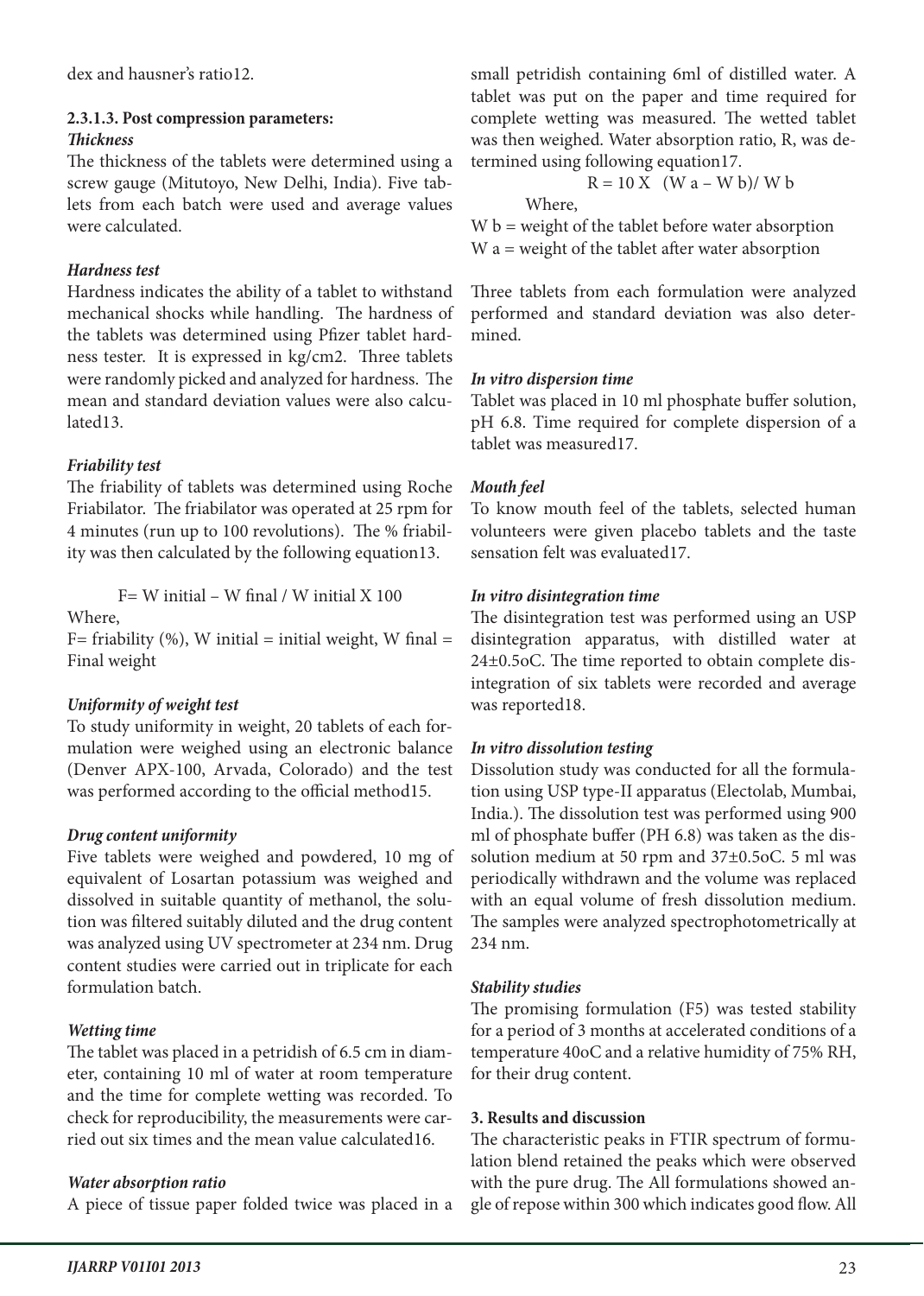formulations show good compressibility. The formulated tablets were elegant and almost uniform thickness. All the formulations were possess good mechanical strength with sufficient hardness. The weight loss after friability test was found well within the approved range  $($  <math>1\%</math>) in all the formulation, indicates the tablets possess good mechanical strength. All the tablets passed weight variation test as the % weight variation was within the pharmacopoeial limits. All formulations showed quick wetting, this may be due to ability of swelling and also capacity of absorption of water. All super disintegrants have high water absorption capacity and cause swelling. All formulations showed disintegration time less than 86 seconds, indicates the swelling of disintegration substance suggested mechanism of disintegration. The volunteers felt good taste in all the formulations. As the drug is not bitter and due to presence of stevia leaf powder, which is 400 times sweeter than sucrose and the Euginol in clove oil acts as both flavoring agent and local anesthetic agent to block the bitter taste of the drug on taste buds. In oral disintegration all the formulations showed rapid disintegration in oral cavity. By observing the above results use of Croscarmellose sodium and Crospovidone, in direct compression method results in hydrophilicity and swelling which in turn causes rapid disintegration. Thus these disintegrants are suitable in preparing the rapidly disintegrating tablets. This rapid dissolution might be due to fast breakdown of particles of superdisintegrants. In all formulations the drug release was nearer to 100% within 12 minutes. These values were represented in Fig.1. All the values shown

|  | Table 1: Composition of Mouth Dissolving Tablets of Losartan Potassium |
|--|------------------------------------------------------------------------|
|  |                                                                        |

| л.<br>Ingredients (mg)                              | ັ<br><b>Formulations</b> |                |                |     |                |
|-----------------------------------------------------|--------------------------|----------------|----------------|-----|----------------|
|                                                     | F1                       | F <sub>2</sub> | F <sub>3</sub> | F4  | F <sub>5</sub> |
| Losartan Potassium                                  | 50                       | 50             | 50             | 50  | 50             |
| Mannitol                                            | 50                       | 50             | 50             | 50  | 50             |
| Croscarmellose sodium                               | 10                       | 20             | 30             | 40  | 50             |
| Crospovidone                                        | 10                       | 20             | 30             | 40  | 50             |
| Stevia leaf Powder                                  | 5                        | 5              | 5              | 5   | 5              |
| Micro crystalline cellulose                         | 164                      | 144            | 124            | 104 | 84             |
| Magnesium stearate                                  | 3                        | 3              | 3              | 3   | 3              |
| Talc                                                | 3                        | 3              | 3              | 3   | 3              |
| Clove oil (Flavoring agent and<br>local anesthetic) | 5                        | 5              | 5              | 5   | 5              |
| Total weight of the tablet 300mg                    |                          |                |                |     |                |

#### **Table 2: The physicochemical properties of granules**

| <b>Formulations</b> | Angle of Repose $(0)$ | Compressibility (%) |  |
|---------------------|-----------------------|---------------------|--|
| F1                  | $29.84 \pm 0.04$      | 18.19               |  |
| F <sub>2</sub>      | $29.04 \pm 0.49$      | 20.22               |  |
| F <sub>3</sub>      | $28.01 \pm 0.38$      | 16.55               |  |
| F4                  | $28.09 \pm 1.65$      | 13.37               |  |
| F5                  | $28.11 \pm 0.14$      | 13.55               |  |

#### **Table 3: Evaluation parameters of Tablets**

| Code           | Uniformity of<br>Thickness $(nm)(n=3)$ | <b>Hardness</b><br>$(kg/cm3)$ (n=3) | Friability (%)<br>$(N=3)$ | <b>WEIGHT</b><br>VARIATION (MG)<br>$(N=20)$ | <b>DRUG CONTENT</b><br><b>UNIFORMITY</b><br>$(MG)$ (N=3) |
|----------------|----------------------------------------|-------------------------------------|---------------------------|---------------------------------------------|----------------------------------------------------------|
| F <sub>1</sub> | 2.99 0.04                              | 6.5 0.5                             | $0.83$ 0.06               | 5.14                                        | 49.55 0.84                                               |
| F2             | 3.11 0.06                              | 6.4 0.5                             | $0.68$ 0.08               | 2.45                                        | 49.95 0.85                                               |
| F <sub>3</sub> | 2.99 0.11                              | 6.1 0.5                             | $0.51$ 0.08               | 5.55                                        | 50.05 0.69                                               |
| F4             | 3.01 0.05                              | 8.4 0.5                             | $0.55$ 0.02               | 6.72                                        | 49.84 0.48                                               |
| F <sub>5</sub> | 3.41 0.01                              | 7.5 0.5                             | $0.54$ 0.02               | 4.73                                        | 49.18 0.15                                               |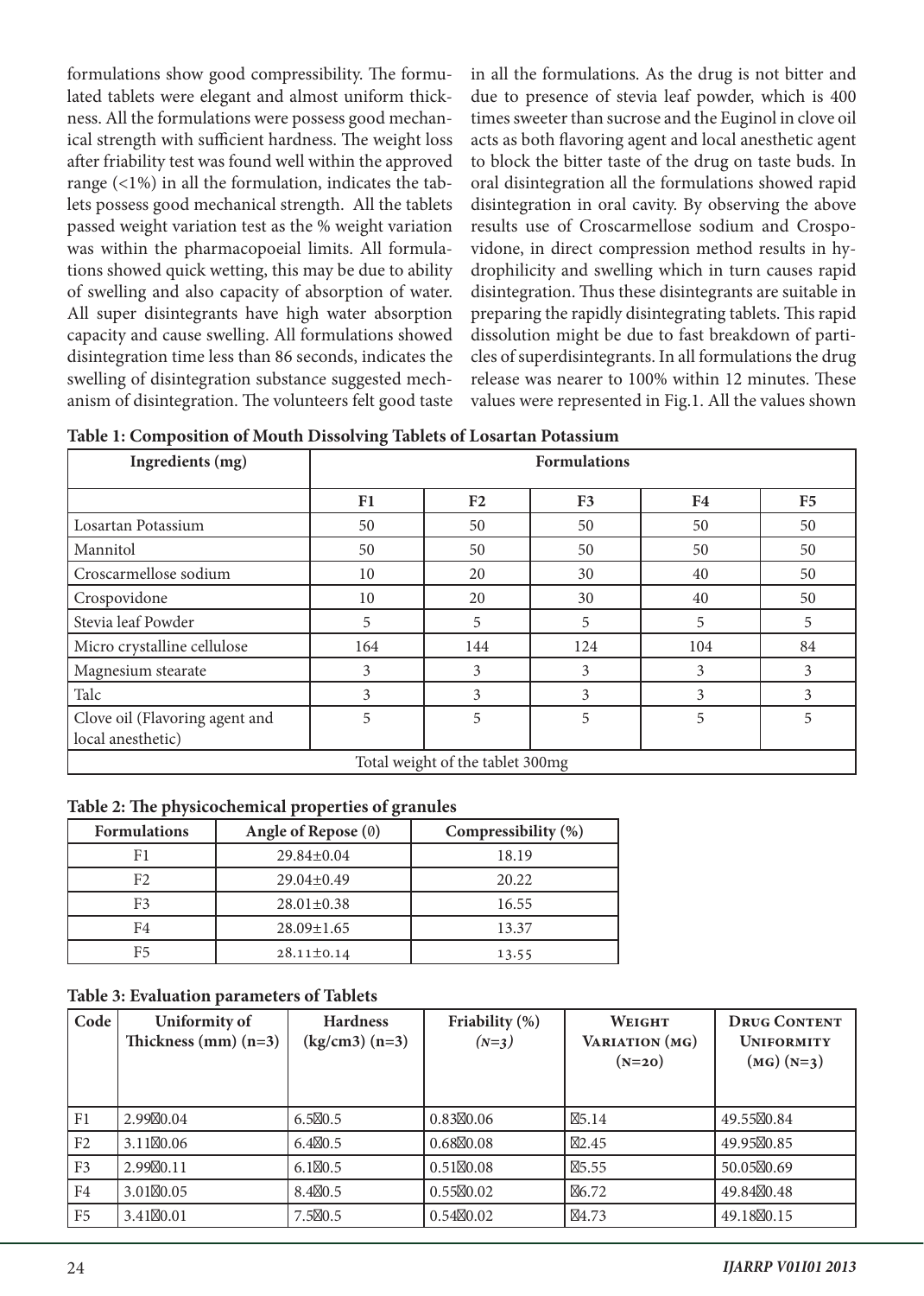in table 2, 3 and 4. The optimized formulation F5 was selected for accelerated stability studies and the tablets possessed the same parameters even after the stressed conditions, indicates good stability properties of formulation. The values were shown in table 5.

| Formulation    | <b>Wetting Time (sec)</b> | <b>Disintegration Time (sec)</b>                            | <b>Mouth Feel</b> |
|----------------|---------------------------|-------------------------------------------------------------|-------------------|
| F1             | 96 0.55                   | 66 2.55                                                     | good palatable    |
| F <sub>2</sub> | 91 1.55                   | 58 1.35                                                     | good palatable    |
| F <sub>3</sub> | 94 1.88                   | 60 2.56                                                     | good palatable    |
| F <sub>4</sub> | 98 1.81                   | 86 2.44                                                     | good palatable    |
| F <sub>5</sub> | 97 1.52                   | 74 2.61                                                     | good palatable    |
|                |                           | All values mentioned as Mean SD; Number of trials $(n) = 3$ |                   |

**Table 4: Wetting Time, Water Absorption time and mouth feel of formulated tablets**

#### **Table 5: Selected Formulation (F5) for Stability Studies (Stored at 40oC/75% RH)**

| <b>FORMULATION</b>       | <b>TESTED AFTER</b> |          | <b>HARDNESS</b> DISINTEGRATION | WETTING    | <b>UNIFORMITY</b> | <b>FRIABILITY</b> |
|--------------------------|---------------------|----------|--------------------------------|------------|-------------------|-------------------|
|                          | TIME (DAYS)         | (KG/CM2) | TIME (SEC)                     | TIME (SEC) | OF DRUG           | $(\%)$            |
|                          |                     |          |                                |            | CONTENT $(MG)$    |                   |
| F <sub>5</sub>           |                     | 7.5 0.5  | 74 2.61                        | 97 1.52    | 49.18 0.15        | 0.54 0.02         |
|                          | 10                  | 7.5 0.5  | 73 5.48                        | 98 2.54    | 49.17 0.51        | 0.55 0.03         |
|                          | 20                  | 7.5 0.5  | 74 3.67                        | 99 3.25    | 49.16 0.49        | 0.55 0.05         |
|                          | 30                  | 7.5 0.5  | 72 4.98                        | 4.42<br>97 | 49.15 0.27        | 0.52 0.06         |
| Number of trials $(n)=3$ |                     |          |                                |            |                   |                   |



*Fig.1. In vitro dissolution profile of formulations*

#### *References*

- 1. Chang RK, Xiaodi Burnside, Beth A, Couch Richard A. Fast-dissolving tablets. Pharm Technol. 2000; 24: 52–58.
- 2. Biradar SS, Bhagavati ST, Kuppasad IJ. Fast Dissolving Drug Delivery Systems: A

Brief Overview. The Internet Journal of Pharmacology. 2006. 4 (2).

- 3. Seager H, Drug delivery products and Zydis fast dissolving dosage form, J. Pharm. and Pharmacol., 50, 1998, 375-382.
- 4. Kuchekar BS, Atul CB, Mahajan HS. Mouth